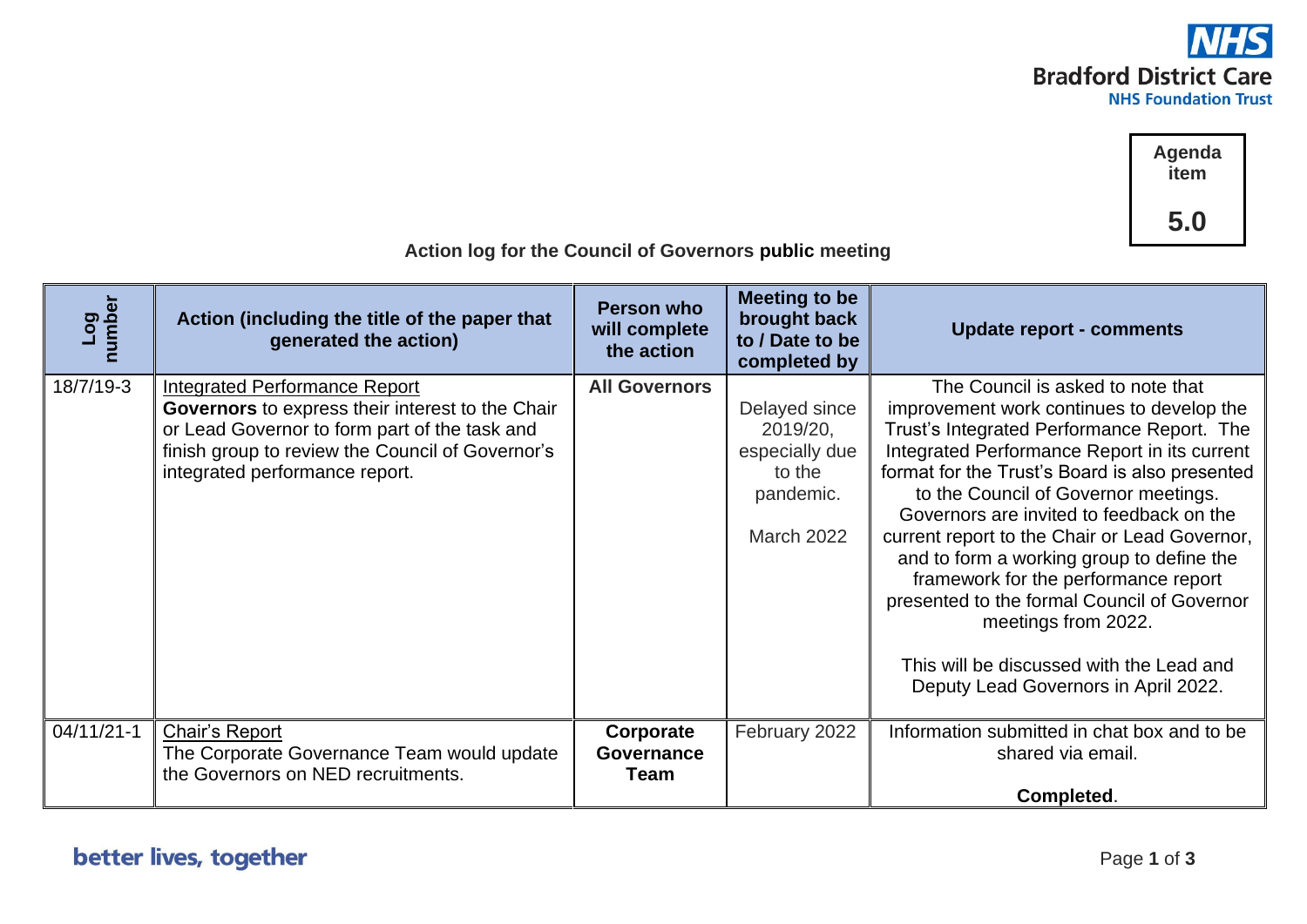| Log<br>number     | Action (including the title of the paper that<br>generated the action)                                                                                                   | Person who<br>will complete<br>the action | Meeting to be<br>brought back<br>to / Date to be<br>completed by | <b>Update report - comments</b>                                                                                                                                                                                                                                                                                                                                                                           |
|-------------------|--------------------------------------------------------------------------------------------------------------------------------------------------------------------------|-------------------------------------------|------------------------------------------------------------------|-----------------------------------------------------------------------------------------------------------------------------------------------------------------------------------------------------------------------------------------------------------------------------------------------------------------------------------------------------------------------------------------------------------|
| $04/11/21 -$<br>2 | <b>Integrated Performance Report</b><br>Mr Sims and Mr Scott to discuss the CAMHS<br>waiting times as it should only be 2 weeks for an<br>initial referral.              | <b>PHu/PS</b>                             | February 2022                                                    | Mr Sims confirmed that the specialist Children<br>and Young People Mental Health waiting time<br>is around 4 weeks and this is monitored as a<br>routine. There are still long waits for<br>neurodevelopmental assessments. There is<br>work underway to reduce the autism wait and<br>discussion with CCG about our concerns<br>regarding the ADHD wait. These are<br>monitored routinely.<br>Completed. |
| $04/11/21 -$<br>3 | <b>Integrated Performance Report</b><br>Mr Sims committed to contacting the school<br>highlighted in the case to provide the latest<br><b>CAHMS</b> service information. | <b>DS/PHu/PS</b>                          | February 2022                                                    | The Act as One Children and Young People<br>Wellbeing transformation programme has a<br>communications lead who has taken on<br>making appropriate communication with<br>school leads about support available for<br>young people.<br>Completed.                                                                                                                                                          |